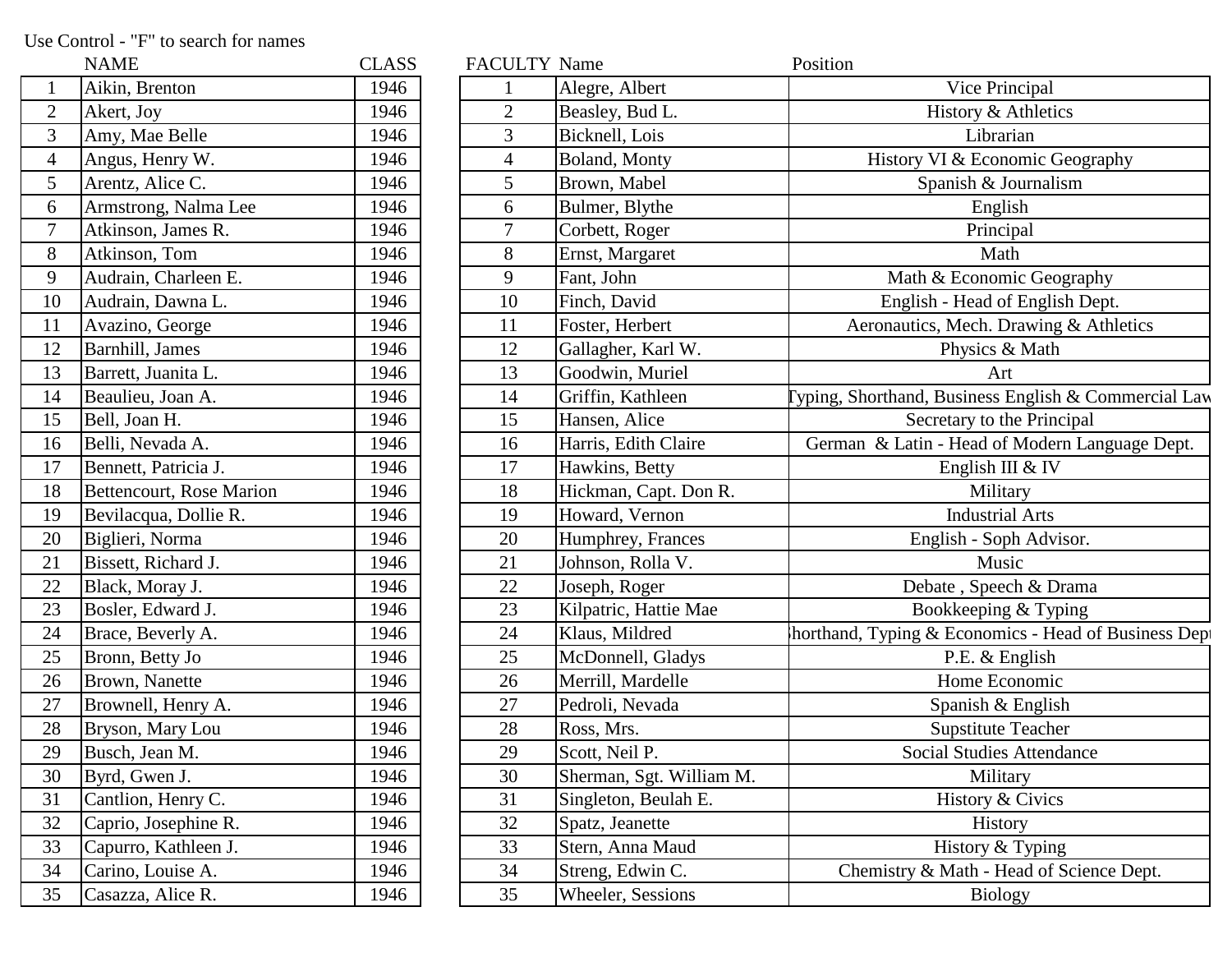| 36 | Casazza, Gloria        | 1946 |
|----|------------------------|------|
| 37 | Casazza, Ralph A.      | 1946 |
| 38 | Chapman, Jackie M.     | 1946 |
| 39 | Chapman, Mildred J.    | 1946 |
| 40 | Clark, Ronald S.       | 1946 |
| 41 | Claussen, Shirley M.   | 1946 |
| 42 | Cliff, Joyce           | 1946 |
| 43 | Codega, Evelyn         | 1946 |
| 44 | Coli, Bruno            | 1946 |
| 45 | Collins, E. Allan      | 1946 |
| 46 | Coughlin, Robert J.    | 1946 |
| 47 | Cowan, Robert E.       | 1946 |
| 48 | Cremetti, Plinio J.    | 1946 |
| 49 | Crocker, Arthur L.     | 1946 |
| 50 | Cundiff, Robert L.     | 1946 |
| 51 | Curtis, Bob            | 1946 |
| 52 | Darney, Lois           | 1946 |
| 53 | Davis, Joyce L.        | 1946 |
| 54 | Deal, William A.       | 1946 |
| 55 | Delanoy, Drake         | 1946 |
| 56 | Denham Patricia L.     | 1946 |
| 57 | Dibble, Florence M.    | 1946 |
| 58 | Edwards, Betty J.      | 1946 |
| 59 | Evans, Joan            | 1946 |
| 60 | Evans, June H.         | 1946 |
| 61 | Fairchild, Margaret    | 1946 |
| 62 | Fee, Patricia A.       | 1946 |
| 63 | Ferretto, Gladys M.    | 1946 |
| 64 | Fisher, Mary W.        | 1946 |
| 65 | Forsyth, Raymond A.    | 1946 |
| 66 | Frasher, John Angus    | 1946 |
| 67 | Freemont, Earl C.      | 1946 |
| 68 | Furchner, Patricia V.  | 1946 |
| 69 | Gegas, Gus             | 1946 |
| 70 | Gegas, Helen           | 1946 |
| 71 | Geister, Ted W.        | 1946 |
| 72 | Ghilieri, Catherine A. | 1946 |

| $\sim$<br>36 | asazza.<br>Jloria | $\sim$<br>'946 |  | .36 | $\mathbf{v}$<br>Earl<br>ostei | Schools<br>Superintendent |
|--------------|-------------------|----------------|--|-----|-------------------------------|---------------------------|
|--------------|-------------------|----------------|--|-----|-------------------------------|---------------------------|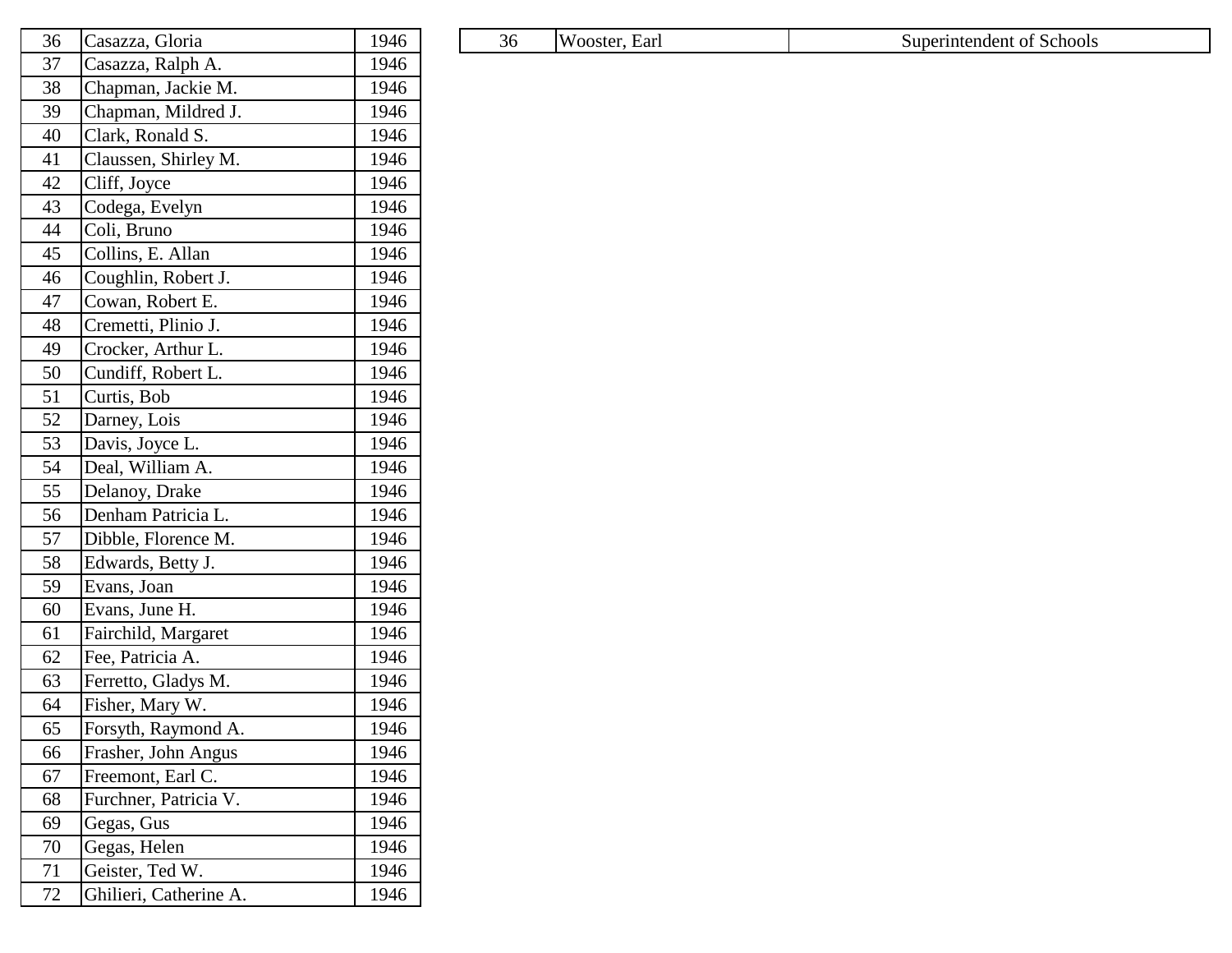| 73  | Giaccomelli Lauara     | 1946 |
|-----|------------------------|------|
| 74  | Gillitte, D. Jean      | 1946 |
| 75  | Ginocchio, Andrea      | 1946 |
| 76  | Gonzales, Wilma N.     | 1946 |
| 77  | Gonfiantini, Julia D.  | 1946 |
| 78  | Gorman, Robert H.      | 1946 |
| 79  | Grafton, Peter E.      | 1946 |
| 80  | Gregory, Edwina        | 1946 |
| 81  | Hadlock, Marjorie      | 1946 |
| 82  | Hand, Melva L.         | 1946 |
| 83  | Hanna, Dale            | 1946 |
| 84  | Heggarty, Vonta        | 1946 |
| 85  | Heim, Ann E.           | 1946 |
| 86  | Hinkley, Ward          | 1946 |
| 87  | Holden, Lujean A.      | 1946 |
| 88  | Hudgens, Dorothy J.    | 1946 |
| 89  | Hunter, Ray            | 1946 |
| 90  | Ibarra, Beatrice F.    | 1946 |
| 91  | Ibarra, Tony           | 1946 |
| 92  | Jack, Dale E.          | 1946 |
| 93  | Jackson, Donald Robert | 1946 |
| 94  | Jensen, Jean           | 1946 |
| 95  | Johnson, Frank H.      | 1946 |
| 96  | Johnson, Marie         | 1946 |
| 97  | Johnson, Virgil K.     | 1946 |
| 98  | Julian, Joe            | 1946 |
| 99  | Kafoury, Sam P.        | 1946 |
| 100 | Kaminoka, Eunice       | 1946 |
| 101 | Karrasch, Robert       | 1946 |
| 102 | Keen Jack L.           | 1946 |
| 103 | Kelley, Virginia R.    | 1946 |
| 104 | Korb, Robert W.        | 1946 |
| 105 | Leberski, Walter I.    | 1946 |
| 106 | Lee, Marilynn A.       | 1946 |
| 107 | Lepori, Paul C.        | 1946 |
| 108 | Lothrop, Dolores Lee   | 1946 |
| 109 | Lukey, Bill G.         | 1946 |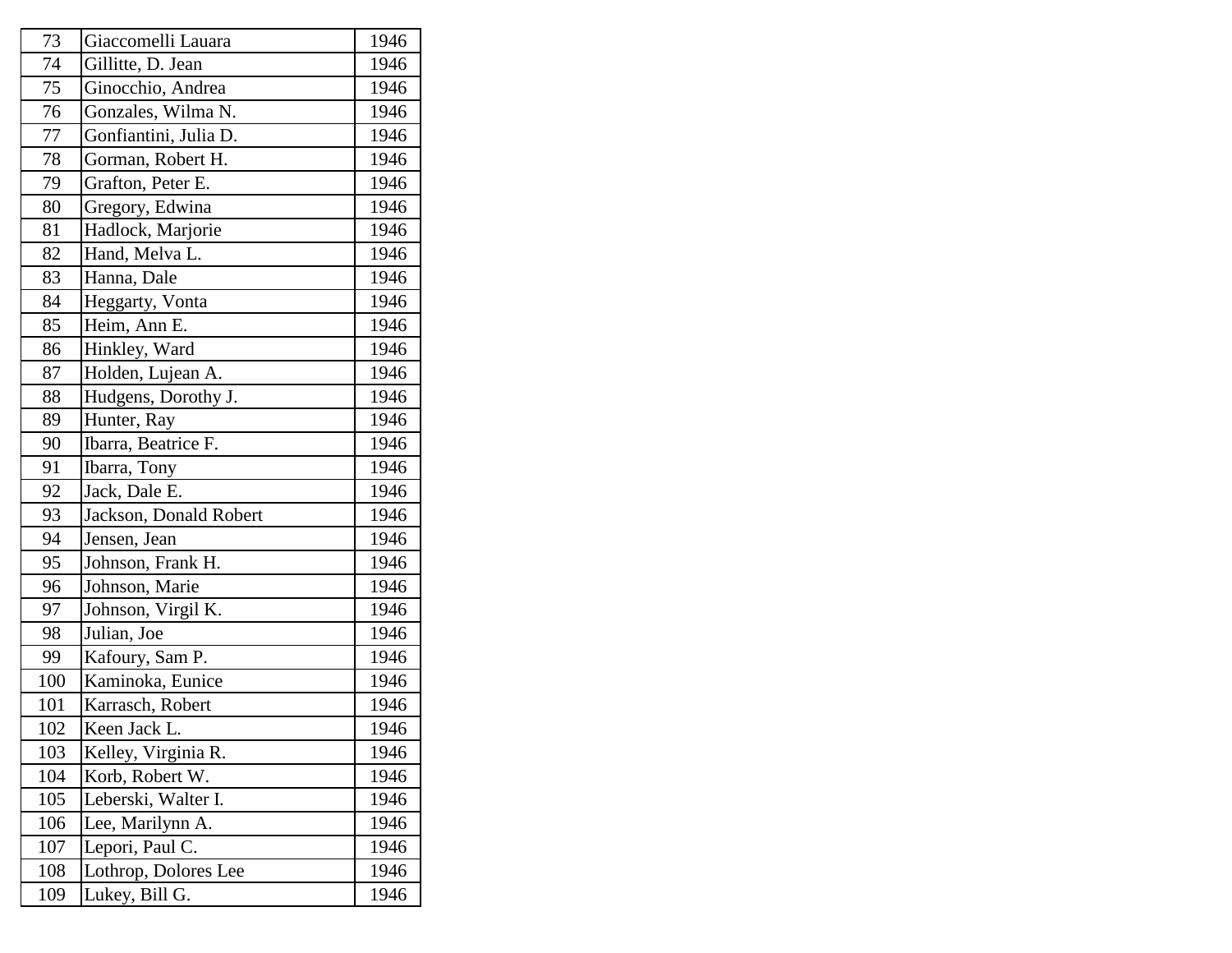| 110 | Mansfield, Helen S.       | 1946 |
|-----|---------------------------|------|
| 111 | Marfisi, Frank E.         | 1946 |
| 112 | Marks, Jerome F.          | 1946 |
| 113 | McCray, Elinore           | 1946 |
| 114 | McDonnough, Shirley       | 1946 |
| 115 | McElwain, Joyce E.        | 1946 |
| 116 | Metcalf, Jack M.          | 1946 |
| 117 | Minetto, Mary Ellen       | 1946 |
| 118 | Mortara, Rita R.          | 1946 |
| 119 | Mortensen, Jean L.        | 1946 |
| 120 | Muguira, Dorthea I.       | 1946 |
| 121 | Muguira, Evelyn           | 1946 |
| 122 | Olivieri, Arthur M.       | 1946 |
| 123 | Parker, Gilbert E.        | 1946 |
| 124 | Pelter, Billy M.          | 1946 |
| 125 | Pettis, Alice L.          | 1946 |
| 126 | Pezzi, Eileen C.          | 1946 |
| 127 | Pillers, Ralph L.         | 1946 |
| 128 | Pincolini, Gloria M.      | 1946 |
| 129 | Plummer, Elmer J.         | 1946 |
| 130 | Pringle, John A.          | 1946 |
| 131 | Quackenbush, Marie Louise | 1946 |
| 132 | Raine, Gladys L.          | 1946 |
| 133 | Reed, Marshall W.         | 1946 |
| 134 | Richardson, Albert E.     | 1946 |
| 135 | Richardson, Beverly S.    | 1946 |
| 136 | Riley, Dee                | 1946 |
| 137 | Ripa, Lucy J.             | 1946 |
| 138 | Root, Helene A.           | 1946 |
| 139 | Ross, Alice               | 1946 |
| 140 | Rovetti, Harry D.         | 1946 |
| 141 | Sanford, Elizabeth B.     | 1946 |
| 142 | Sanford, Gertrude H.      | 1946 |
| 143 | Savidge, David            | 1946 |
| 144 | Scanlon, Peggy M.         | 1946 |
| 145 | Scheeline, Evelyn D.      | 1946 |
| 146 | Schmidt, Joseph W.        | 1946 |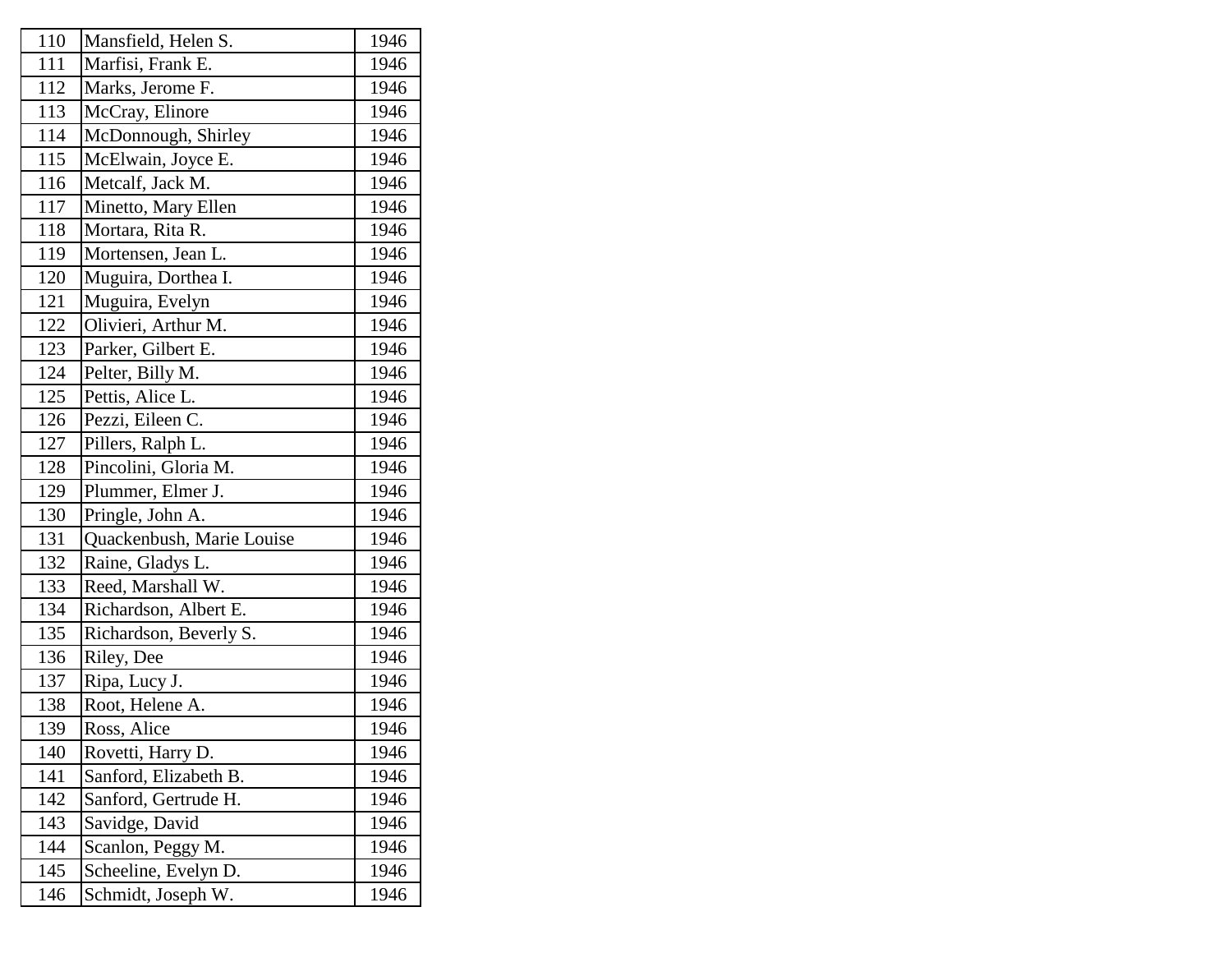| Schroeder, Stanley P.  | 1946 |
|------------------------|------|
| Shannon, Roberta S.    | 1946 |
| Shaw, Virginia         | 1946 |
| Sheen, Donna L.        | 1946 |
| Sheerin, Alyce J.      | 1946 |
| Smith, Charles H.      | 1946 |
| Smith, Max             | 1946 |
| Smith, Roderick R.     | 1946 |
| Smith, Theresa E.      | 1946 |
| Sprague, Colleen       | 1946 |
| Springer, Richard A.   | 1946 |
| Spurgeon, Winifred May | 1946 |
| Stank, Adolph M.       | 1946 |
| Stanley, Beatrice      | 1946 |
| Stowell, Patricia J.   | 1946 |
| <b>Street Nancy</b>    | 1946 |
| Swain, Russell E.      | 1946 |
| Swanson, Harry B.      | 1946 |
| Swobe, John W.         | 1946 |
| Tacchino Genevieve V.  | 1946 |
| Teske, Alice Joan      | 1946 |
| Tosolini, Nori L.      | 1946 |
| Tyler, Doris L.        | 1946 |
| Vawter, Beverly A.     | 1946 |
| Wait, Eugene J.        | 1946 |
| Ward, Betty Jo         | 1946 |
| Wathen, Marilyn E.     | 1946 |
| Williams, Anna Ruth    | 1946 |
| Winkel, Chester G.     | 1946 |
| Wiseman, Walter J.     | 1946 |
| Wittwer, Donna         | 1946 |
| Wolfe, Patricia J.     | 1946 |
| Woo, Gee Gay           | 1946 |
| Woolverton, William I. | 1946 |
| Yparraguirre, Lorin D. | 1946 |
|                        |      |